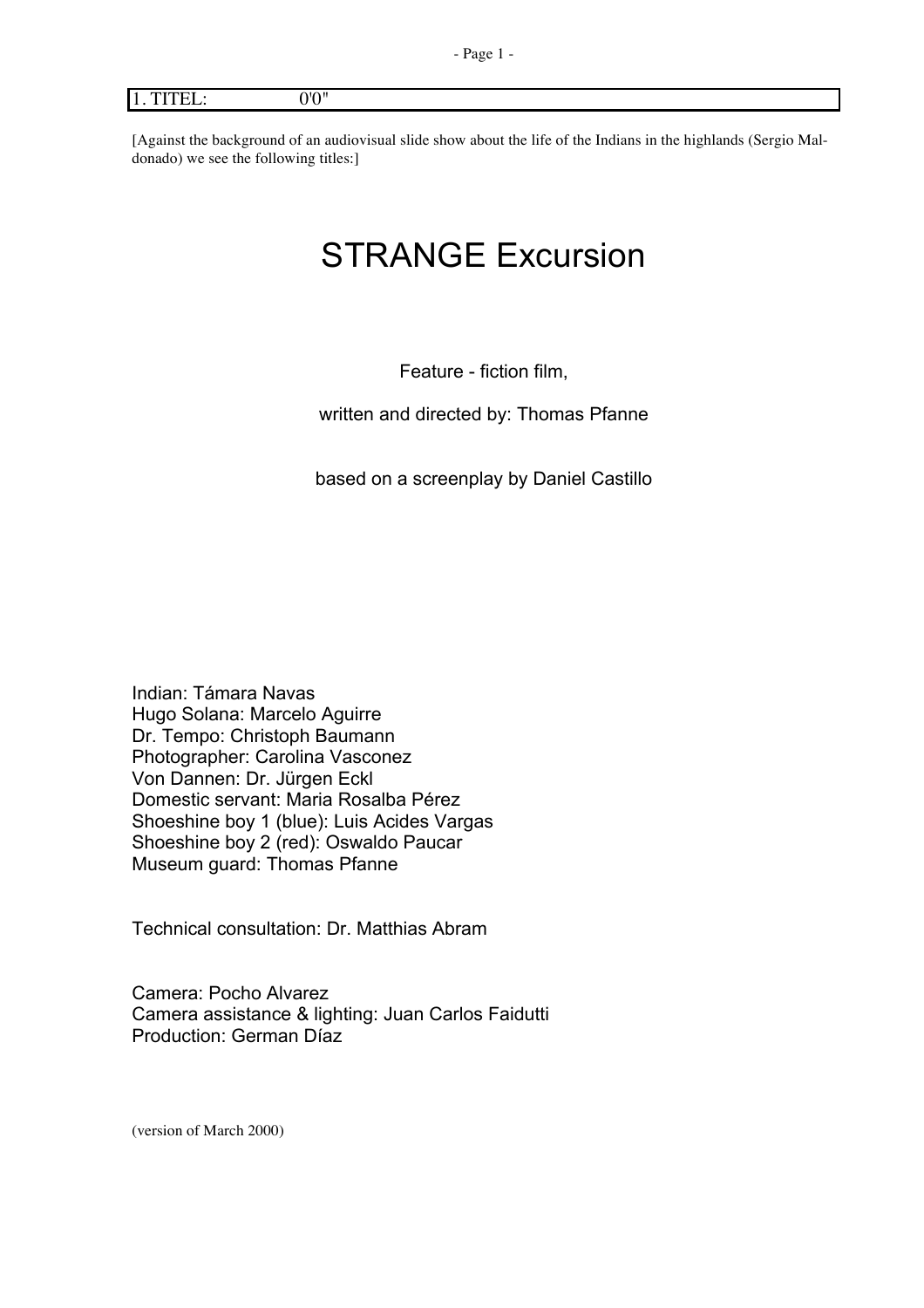# 2. EXTERIOR. COLONIAL center of a city in Latin America. Day 0'25"

A Latin American capital in the Andes: High-rise buildings from the 70s of the oil boom in the background, now dominates "the crisis". The camera zooms in on the old town center. The sun presses on the white buildings, whose former colonial glory can still be felt in the crumbling facades. Suddenly the reddened and sweaty head of DR. WILLIBALD TEMPO fills the screen. Angrily he looks down on the young photographer GLORIA CON-DOR, a pretty mestizo.

# GLORIA

I just don't get it: nobody knows how to get to this Carondelet Palace.

#### DR. TEMPO

So your agency is like the people here: I'd rather say something wrong than admit you don't know! Well, I'll give you five more minutes now. If we're still running around in circles, you get yourself a new job.

GLORIA But - wait - look there ! This one looks like he knows his stuff.

# 3. EXTERIOR. Big Square. DAY. 1'00"

Two well dressed gentlemen let 2 poor, but cheerful children, sitting on the floor, shine their shoes. Gesturing, HUGO SOLANA explains to his friend ALEXANDER VON DANNEN where they are.

HUGO

The terrace there - in front of the cathedral - was actually only the side entrance. From there, the Indians, who had not yet been baptized, were allowed to attend the mass. and watch.

VON DANNEN Hey, is this the church that was occupied during the Indian uprising?

**HUGO** What ? An Indian uprising! Bullshit: A few left-wing priests and communists.

While HUGO is talking, SHOE POLISH BOY 1 had already knocked twice on VON DANNEN's shoe, as a sign that now it's time for the other shoe.

> SHOE POLISH BOY 1 Mister, mister, el otro zapatos !

**HUGO** Give the lout your other shoe!

In HUGOS' face, the macho's "connoisseur's eye" is drawn to GLORIAs shape who is approaching.

GLORIA Excuse me, do you know how to get to the Carondelet Palace?

**HUGO** You're practically standing in front of it - there !

DR. TEMPO reluctantly joined the group; to GLORIA:

DR. TEMPO That's wonderful. So much for do-it-yourself tourism, huh?!

**HUGO** Are you a tourist?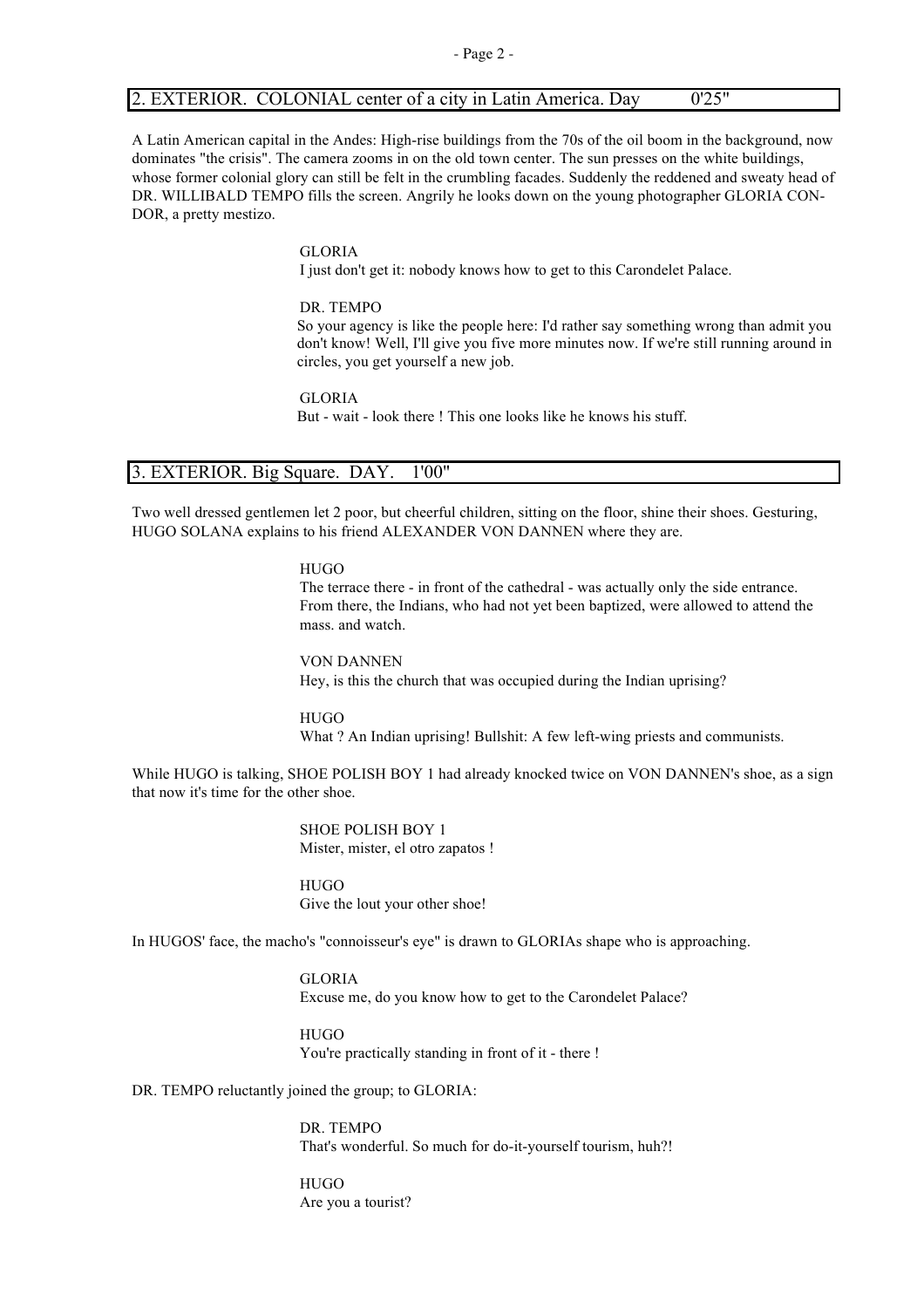- Page 3 -

DR. TEMPO Not quite. I'm here for a living.

**HUGO** May I ask what you're doing here?

DR. TEMPO Of course. Tempo - Dr. Willibald Tempo, head of the travel editorial office of the GERMAN WEEK. This is my photographer, Mrs. ...

GLORIA Gloria Condor, I ...

DR. TEMPO I am writing a report about the oldest cities in Latin America.

**HUGO** 

What a coincidence! My friend here is also from Germany. I'm just showing him the must see around here; only the most important things. Why don't you come with us? I have many friends in Germany, influential ones, Franz Josef Strauß was a good friend of my father! (gives shoe cleaning boy 2 100 sucres to share with the other one): Aqui tienes cien ! - Para los dos !

SHOE POLISH BOY 2 (plucks HUGO on trouser leg) Falta Señor !

HUGO (suggests a blow) Quita tus manos sucias! I'd be very happy to meet someone coming from such important newspaper.

VON DANNEN I've subscribed to your newspaper. Excellent!

DR. TEMPO Thank you. Thank you. I don't want to put you to any trouble!

**HUGO** Oh, no way! It's a deal! There is a lot to see - after all, the old town was recognized by UNESCO as a cultural heritage of humanity.

When HUGO starts, he steps on the shoeshine boy's brush.

SHOE POLISH BOY 2 Andate longo marica !

SHOE POLISH BOY 1 Cierto es !

# 4. EXTERIOR. OLD ROAD. DAY. 2'50"

**HUGO** 

These are the paving stones the Spaniards laid almost 500 years ago. These are the same connecting routes of the Incas, the so-called "Caminos del sol".

GLORIA is behind in taking pictures and turns her back to the group. HUGO feels addressed by it and turns back.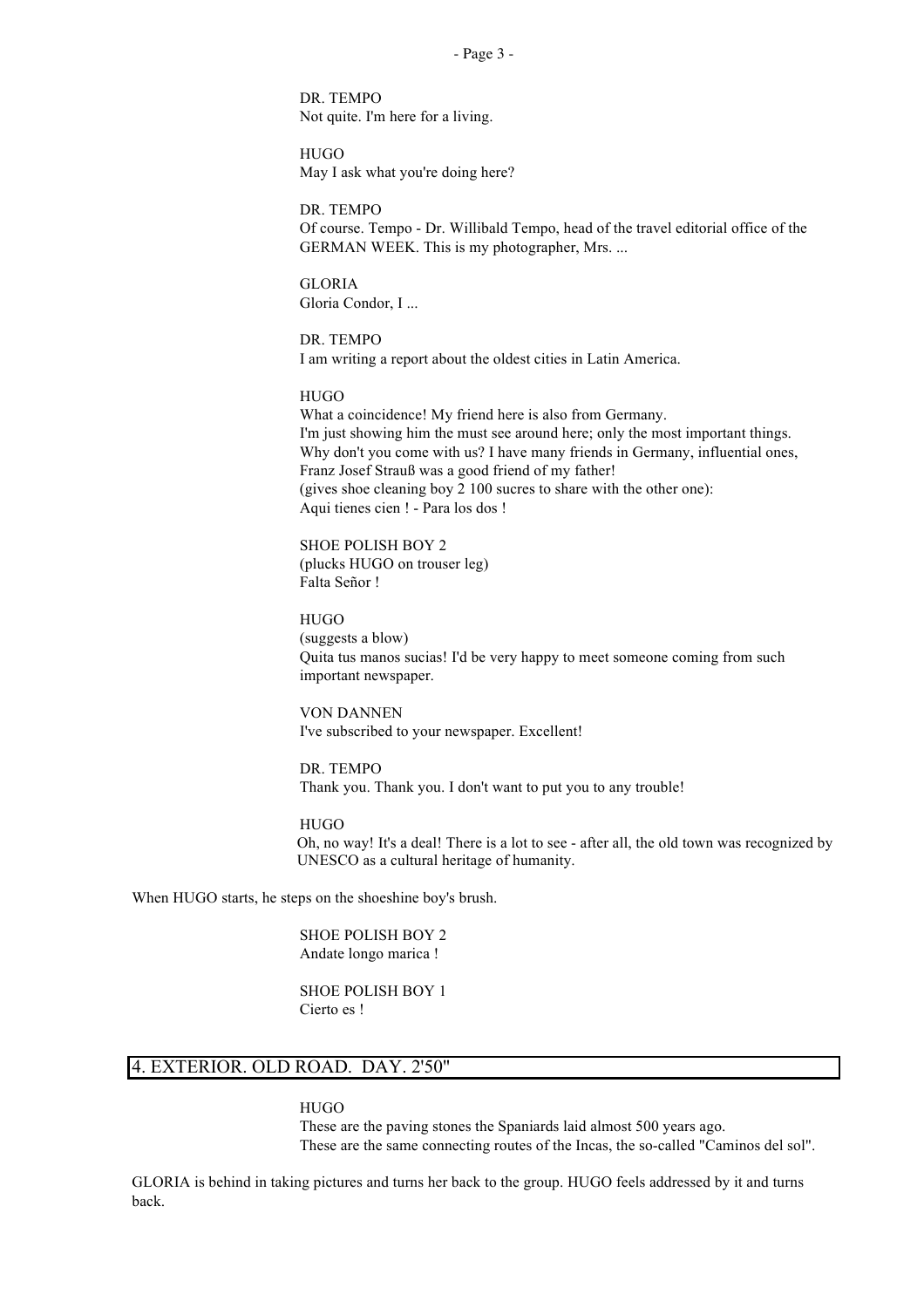- Page 4 -

DR. TEMPO Hello! Say, what's with the pictures?

GLORIA I'll be right there!

# 5. OUTSIDE. In front of the Government Palace. DAY.

In the background we see the formerly most luxurious hotel of the city, which now houses a bank. HUGO puts his arm around Gloria's waist during his explanations not meeting on any resistance.

HUGO

I am now taking you to one of the most important churches in the old town: La Compañia de Jesus.

DR. TEMPO Oh, it's supposed to have - next to the cathedral of Santiago de Compostela the most beautiful facade of the late baroque.

HUGO That's right. By the way, it was built by a German Jesuit priest, called Leonhard Deubler.

DR. TEMPO discovers a shrunken head dangling above the closed entrance door of one of the many shops. He stays behind with ALEXANDER VON DANNEN.

> DR. TEMPO Wait a minute, come here, take a look at this!

Above the shrunken head we see a sign with the inscription: "FREE guided Tour. "COME IN!

DR. TEMPO I've come through a number of countries in my life, but I haven't met a free tour yet!

**HUGO** Let's walk away, come on! It's one of those cheap stores, where they sell equatorial monuments and similar rubbish.

DR. TEMPO But the sign says "Guided"!

VON DANNEN Perhaps a guided tour through showrooms?

GLORIA Maybe it's some kind of cult - there's supposed to be one around here.

DR. TEMPO Anyway, I want to take a look at this.

Before DR. TEMPO can even touch the cumbersome hinged door, it opens itself. DR. TEMPO enters into a completely dark interior, followed by GLORIA, VON DANNEN and HUGO. As the last one enters, the wall of the building turns black. Passers-by watch the group disappear.

# 6. INSIDE. ARABIC Room. Night 4'50"

Complete darkness.

VON DANNEN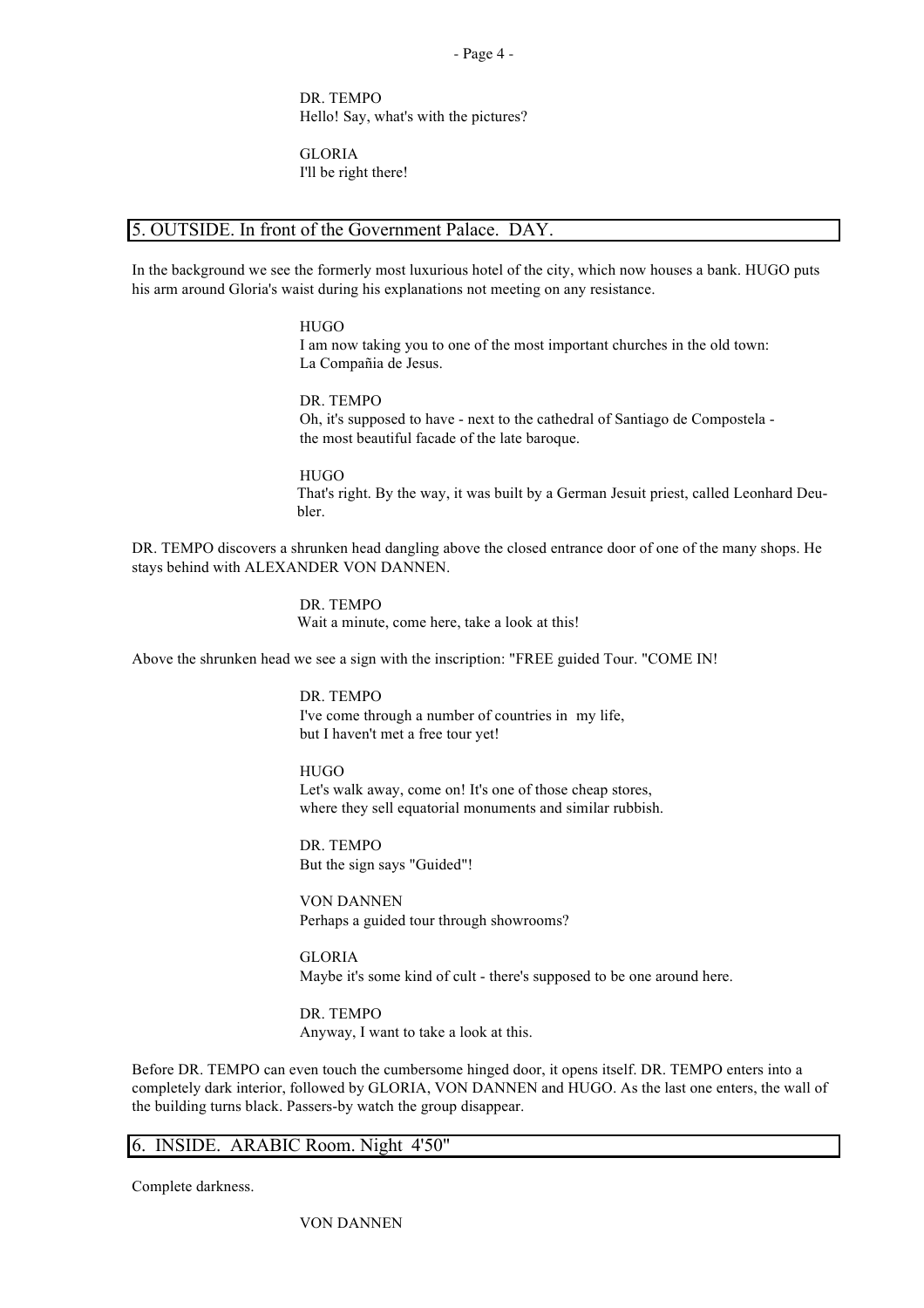#### - Page 5 -

Where's the door? Who closed the door?

GLORIA None of us!

DR. TEMPO Anybody got any lights?

DR. TEMPO It's a trap.

**HUGO** And we fell in like idiots.

VON DANNEN lights a match.

GLORIA Isn't that a light switch?

HUGO turns on the light; you see a room decorated with Arabic patterns.

VON DANNEN Quite well decorated for a trap !

DR. TEMPO (runs back to the door but it is locked) Who could have locked the door so fast?

**HUGO** This could be a robbery. (He pulls his 9mm pistol and loads it).

Suddenly a light comes on in the hallway and you hear:

VOICE OF THE INDIAN (HALL EFFECT) Hohohohoho ! Come closer - this way! Don't be afraid. People with a clear conscience have nothing to fear!

The group, led by HUGO with the pistol drawn, slowly walks in the direction from where the voice comes, passing a Madonna figure with cut-off arms.

|  | 7. INSIDE. Octagonal Room with red sofa. NIGHT. | 6'01" |
|--|-------------------------------------------------|-------|
|  |                                                 |       |

On a red sofa, surrounded by mechanical devices of the last century, someone sits in a straw suit with a huge mask.

> INDIAN Welcome to an unusual guided tour

> DR. TEMPO A strange kind of reception is this !

**HUGO** Who are you ?

INDIAN I'm your guide.

The INDIAN (it's a woman) takes off his straw costume. Below it: the ragged clothes of a street sweeper. He takes off his mask.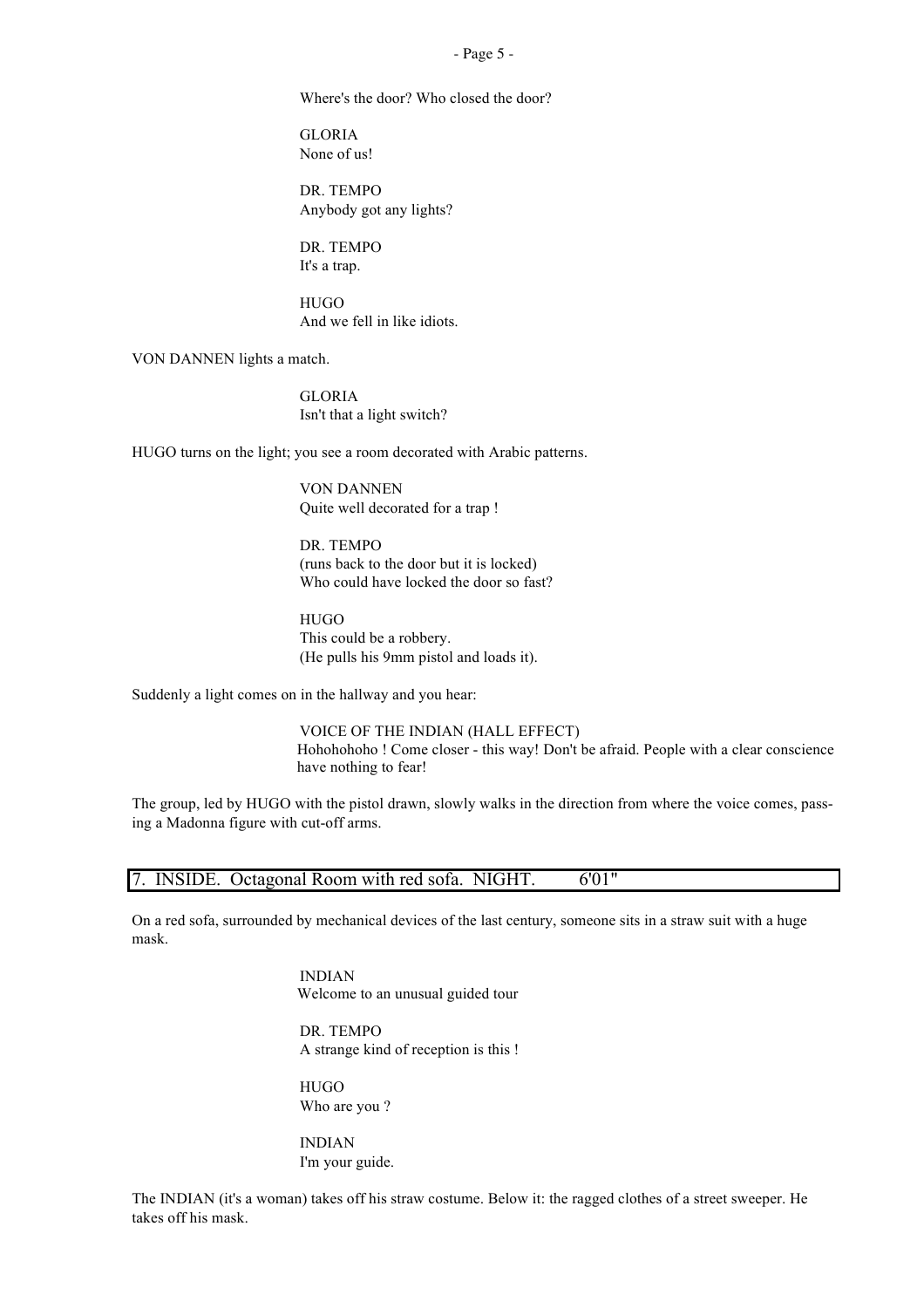- Page 6 -

#### INDIAN

My name has no meaning. The face and the eyes say more than my name.

**HUGO** That's delicious - an Indio who speaks German and pretends to be a guide ? Where's your Boss? Who is actually responsible for this original welcome?

INDIAN

(blows cigarette smoke in the four cardinal directions and hypnotizes with his gaze)

My boss - as you call him - is the spirit of the erased generations. They want me to give you an idea of the essence of this continent. Especially you - being messengers for your own kind. They have chosen me, a poor starving India, one of the nameless, one of those whom you never want to look into the eyes. Look into my eyes. Look in my eyes. In the eyes. Look ! Here, look ! Come on, come on! In the eyes! Sit down.

As if hit by a blow, the group sits down in the chairs behind them.

## INDIAN TAITA HUAYNACAPAC, I'm taking the challenge. Chimborazo! Get up, get up! Put the gun away! It won't help you any more now. Follow me! Now I am your guide through time!

**HUGO** C'mon guys, you don't seriously listen to...

INDIAN You have now eaten from the tree of knowledge.

VON DANNEN Leave those sayings, say what you have to say to us.

INDIAN Come on, you'll see.

The Indian walks through the door. The group follows.

| 8. INSIDE. Exhibition hall of the Central Bank. DAY.<br>11'10" |
|----------------------------------------------------------------|
|----------------------------------------------------------------|

# HUGO

This is the Museum of the Central Bank. At least a kilometer away from the entrance we came through ! How did we get here, man?!

## INDIAN

We left, didn't we? Come on, take a look at this! Consider the testimonies of the glorious past of a proud people destined to fall from the peaks of power into the most miserable misfortune: the destruction of our culture. We had everything between heaven and earth. We had science and technology - adapted to the jungle, the desert and the Andes. You know - just as good and valuable as other cultures back then.

#### **HUGO**

Science and Technology? That I'm not laughing. You're flattering your forefathers. These savages have thought of nothing but ... to sacrifice beautiful virgins and make that junk. You haven't even invented the wheel! 1500 years after Christ!

DR. TEMPO Well, I've been around the world a lot, but rarely have I seen anything that can be compared to these treasures.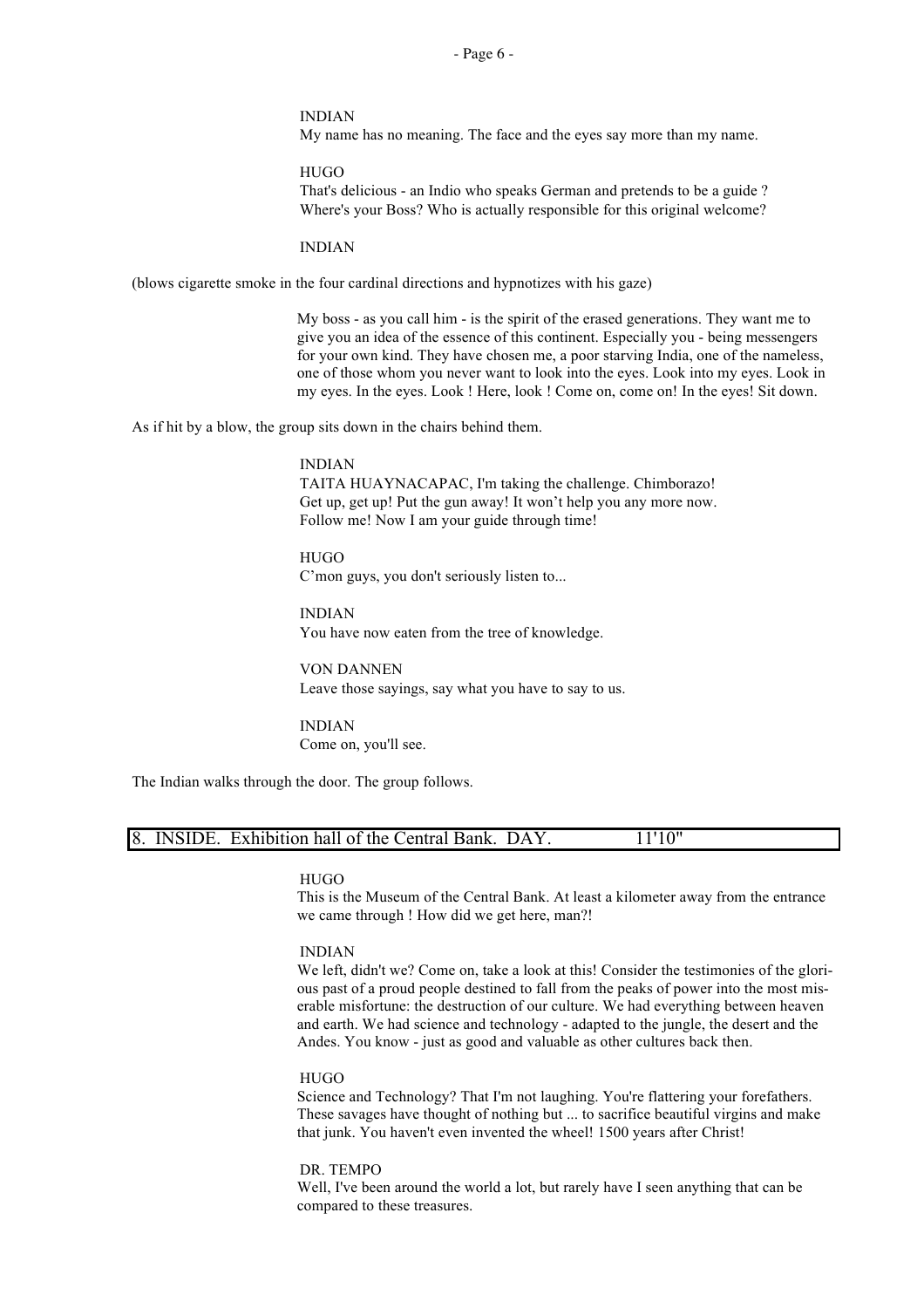**HUGO** The beauty of it ... is the material value.

INDIAN

Well! That's how the conquistadores saw it, in their greed for this gold. What you see here is nothing compared to what once existed. It was destroyed by those who wanted to bring us "civilization." They taught us respect for art by melting down our golden heritage.

GLORIA mounts a flashlight unit to photograph the colors on two large vases.

#### INDIAN

No señorita! Stop! Stop! No. Do you want to be to blame for destroying more objects? You all want to ruin everything here. Put it away, quickly!

DR. TEMPO authorizes the waiver.

#### INDIAN

Why don't you put it in your pocket? I now ask you to follow me to our next station: the arrival of the conquerors, 500 years ago.

# 9. INSIDE SLAUGHTERHOUSE DAY. 14'28"

The camera moves through a tubular corridor, through which no animal can back. A dying cow struggles at the end of the corridor. The group observes the cruel spectacle from above.

#### INDIAN

Europe sent two kinds of people to our continent: both went over corpses. The ones from the north murdered us, but they also came to work. The ones that settled in the southern part of the continent hated to work, they wanted to be little kings making others work in the name of their God, their King. They didn't think anything of bullying our fathers and children to death in the mines. It wasn't their morale that was superior to our innocence – its their weapons which were stronger. When the glow of gold shone in their eyes, they let their lowest instincts run free. Spain took the worst criminals out of its prisons to teach us the fear of God. You know how they sis it? By murder and torture!

## HUGO

Slow down! Let's get this sentimental nonsense straight: What happened 500 years ago between your people and the Spaniards was not having a cup of tea, it was war. It's just not possible for that to go off without a few drops of blood. Your people had more than a fair chance, they were in the big majority. But they've lost. In war there are always victors and vanquished. That's the way it is. Besides: Before we came, you were always at war among yourselves - and you weren't squeamish with your prisoners: Either you sacrificed them to your gods or you enslaved them!

#### DR. TEMPO

While the Pope and the Spanish Crown had forbidden the enslavement of Indians.

#### **HUGO**

That's it. Exactly! That's why slaves were soon brought from Africa. If you Indians had won, it would have been the other way round - then you would have killed the Spaniards. The difference is: we won and you lost!

#### INDIAN

Yes - I can agree with you: that is the only difference between us. Don't stay back, come on, yeah! I'll show you something nice.

The INDIAN turns around a corner, VON DANNEN quickly follows, as he can hardly hold back the nausea. GLORIA steps on a piece of intestine, stops disgusted and looks at her foot.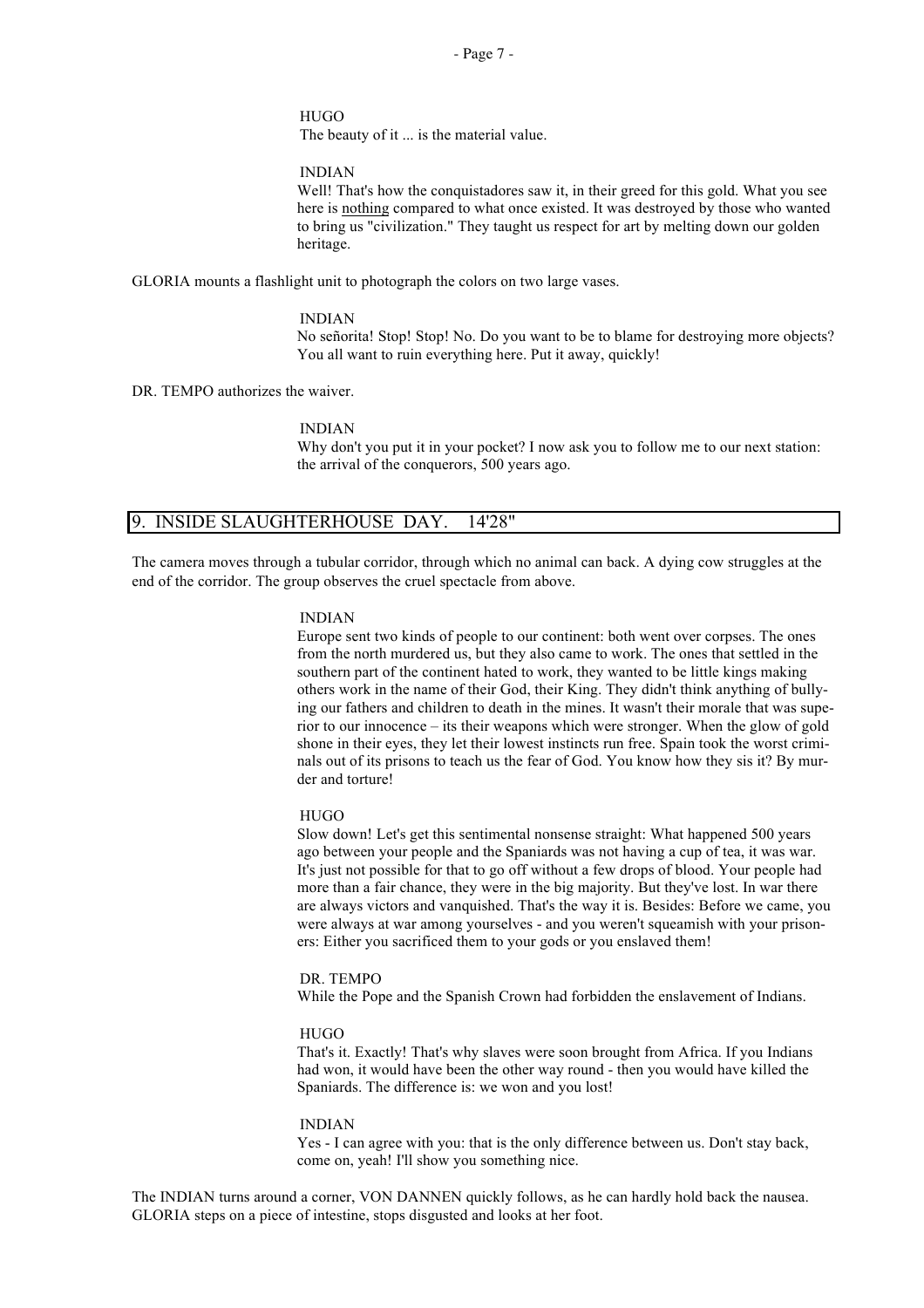# 10. INSIDE. CHURCH COMPAÑIA DE JESUS. DAY. 18'29"

#### VOICE OF THE INDIAN

Hey, señorita, don't stay back! Come on. I want to show you something beautiful. Come on!

GLORIA looks up. Her face brightens up as we see a decorative side altar.

#### INDIAN

All this here can be seen as great proof of our craftsmanship. But it's the result of slave labor. They forced us to re-create the crucifixion, all desired images of an imperial religion, the distant culture that came from beyond the Great Water. They did not ask about our traditions, they taught us by force to worship their God of love.

#### HUGO What am I hearing? How dare you talk, man!

DR. TEMPO You pretend that Christian faith would be a punishment for you!

#### **HUGO**

The missionaries have descended to your level to teach you to behave like humans. We taught you Indians how to do something useful with your hands instead of those grotesque nose rings. This here, this is creation, civilization! If we hadn't tried to get your race out of its deep ignorance, you would still be sacrificing virgins and wasting precious gold!

#### INDIAN

You know - I'd agree with you if something useful for us had come out during the past 500 years. Before you came, we lived in harmony with Allpamama - Mother Earth. She gave us what we needed because we always gave her back hers. But now that the land has been taken from us, we can only eat what you would never touch. Your culture hasn't done us any good. We got nothing from your culture.

#### DR. TEMPO

Well, I think we should take a more differentiated view, think about medical care, for example.

#### HUGO

You still live in the same huts, work the same way you did in ancient times, because - let's say it without further ado – you haven't our intellectual capacity! That's why you're still living in the Stone Age.

#### INDIAN

We want to live in balance with nature. But you take it, use it, consume it, just as you consume our people for your service. We've never provoked you to exterminate us. We survived you. And we will survive you further! Come on, come on, come on. (leads the group to a door) Come on, come on!

# 11. EXTERIOR. INSIDE the court of the HACIENDA TILIPULO. DAY22'30"

#### INDIAN

Hattu Hattu. Hattu.. When the Spaniards took our wives, the so different merged into a new man, the Mestizo. Like you two!

DR. TEMPO When Alexander von Humboldt came to these places of oppression in 1802, he found nothing of the humanist ideals of the French Revolution, which had heated the heads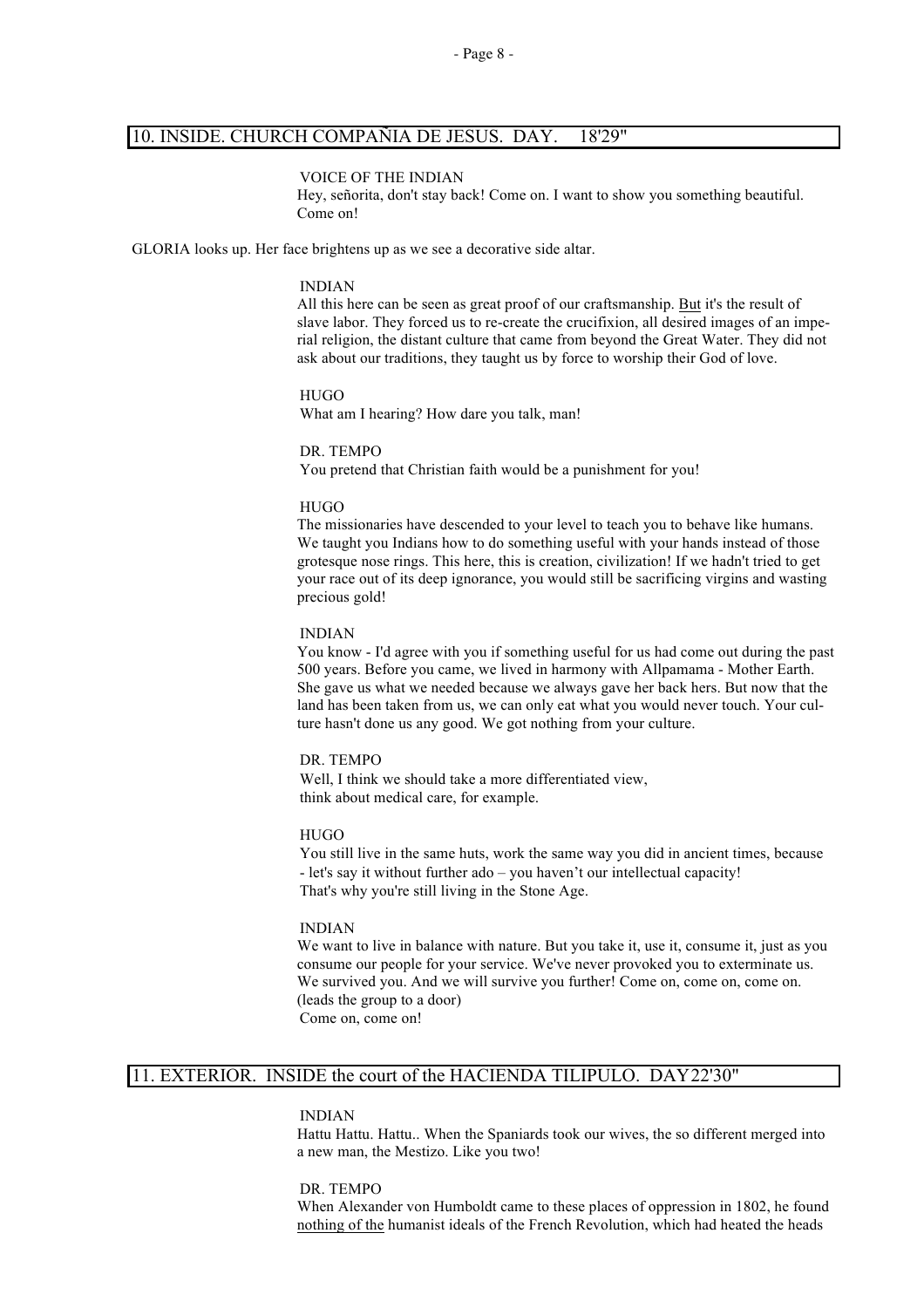#### - Page 9 -

of Europeans 13 years earlier. The Spanish upper class, the Creole big landowners of the Sierra, simply did not need a self-confident middle class.

#### **HUGO**

Wait a minute! Wait a minute! After all, it was we who threw off the yoke of colonial oppression. You should not forget that the first cry for independence has been heard here in this country. Our heroes have ...

#### INDIAN

...did not want to go away from the Spanish crown.

#### DR. TEMPO

When Napoleon occupied Spain, the ruling class was afraid that the people would want to have a say in the government. The big landowners simply wanted to forestall any social upheaval in the colonies.

#### **HUGO**

Where'd you get that? That's not true! Our **patriots** have given their lives for free... for freedom.

INDIAN

All right - tell your own version of the story'. Close your eyes and feel the ...

# 12. INSIDE. Dungeon of REAL AUDIENCIA. NIGHT. 24'45"

(Fade in): hands groping over the rough walls of the dungeon.

#### INDIAN

Keep your eyes closed and feel the cold walls, listen to the screams, feel it! Feel what happened here when on August 2, 1810 the people tried to free the separatists who had been sentenced to death. But the Spanish militia was faster.

You can hear screams that get louder. The camera pans rapidly towards a scene in which militiamen in historical uniforms stab prisoners with their bayonets. Suddenly there is silence; there are wax figures between which the INDIAN appears.

#### INDIAN

Yes, Mr Solana, these are your beginnings of independence from Spain. Take a look at this. When 5 years after these scenes Spain was again able to send an army across the Atlantic to bring the colonies under control again, the idea of autonomy had already become too strong.

#### DR. TEMPO

After the Congress of Vienna there was also a new constellation among the great European powers: England wanted to separate the colonies from Spain in order to open up new markets for its manufactories. Their great hero of independence - Simon Bolivar - got money and soldiers from England.

#### INDIAN

Well? Ha! Why don't you say anything, Mr. Solana? I see you know enough about the past, don't you? Hey? Come on, follow me! Follow me now on the way to the present!

# 13. INSIDE. Staircase. DAY. 27'16

On a steep staircase, the end of which is covered by plastic, the INDIANER holds a "populist speech" in the style of the thirties.

> INDIAN When the people cry out for freedom, no one can stop them, no massacre, no oppression, however harsh. And after such a bloody fight, freedom finally came. Ha!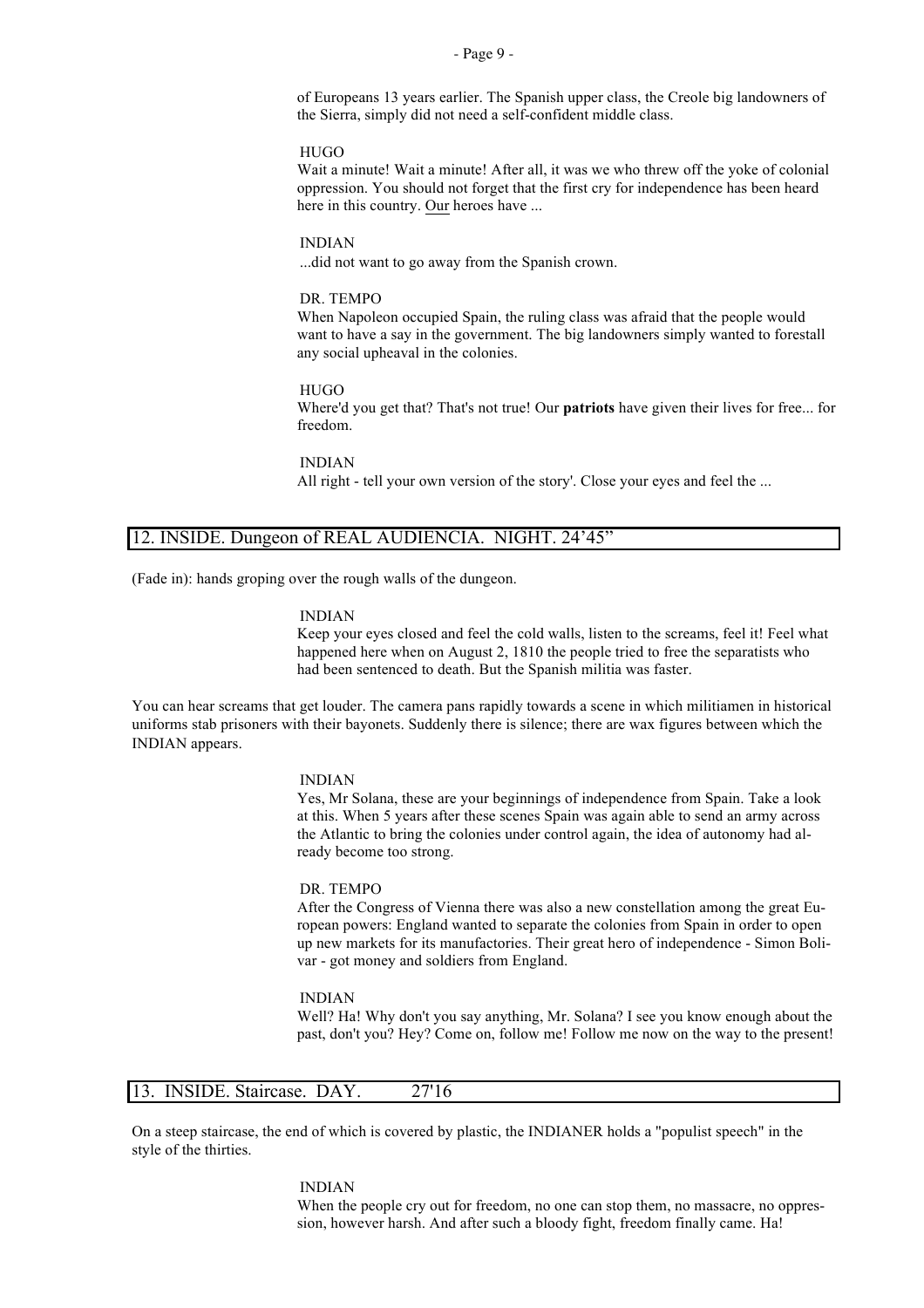The INDIAN tears away the plastic and marches out into the open. WHITENING.

#### 14. EXTERIOR. On the roof of HACIENDA TILIPULO. DAY. 27'49"

The INDIAN climbs the roof of the Hacienda, followed by the group. From above you can see a beautiful landscape and Indios sheepherding.

> INDIAN Freedom? Freedom for only very a few! The last day of despotism - the first day of the same.

VON DANNEN What's that supposed to mean?

**HUGO** 

That means roughly: oppression is dead; long live oppression!

Bells ringing.

# 15. EXTERIOR. PROMENADE in TILIPULO. DAY. 29'05"

INDIAN

For us independence brought no advantage, on the contrary: numerous enemy militias were now allowed to press us uninhibitedly from any state order into the slave labor of the haciendas. Towards the end of the 19th century we saw the liberal revolution: a professional army put an end to military caudillism. The head tax of the Indios was abolished and thus the main sources of income of the old jefes supremos. Church lands were confiscated.

DR. TEMPO And then came... Well? The cocoa boom. 80% in the hands of 15 families!

INDIAN And today? Follow me! We'll arrive in the present soon! Come on, come on! Shamui.

## 16. EXTERIOR. Old BUS. DAY. 30'20"

On a road that leads along a steep gorge, the INDIAN waits in front of the entrance of a run down bus.

INDIAN Get into the car! Sit down, this bus is only for you. Vamos!

Suddenly a bus driver shows up. The bus starts moving.

# 17. EXTERIOR. BUS IN FRONT OF A CONSTRUCTION SITE. DAY. 30'37"

INDIAN

Pare! Well, here we are. Caipimi canchic. It's still like the 16th century. We're still bending our backs for them up there. Quisha causanchic

An Indian worker walks over a tilted board with building material. He loses his balance, the stones break.

SUPERVISOR Hey! What's the matter with you, asshole?! That costs me, you have to pay! Now, pick up, quick! Move! Put that back where it was. Now I will take it from your salary!

INDIAN We're still bending our backs for them up there.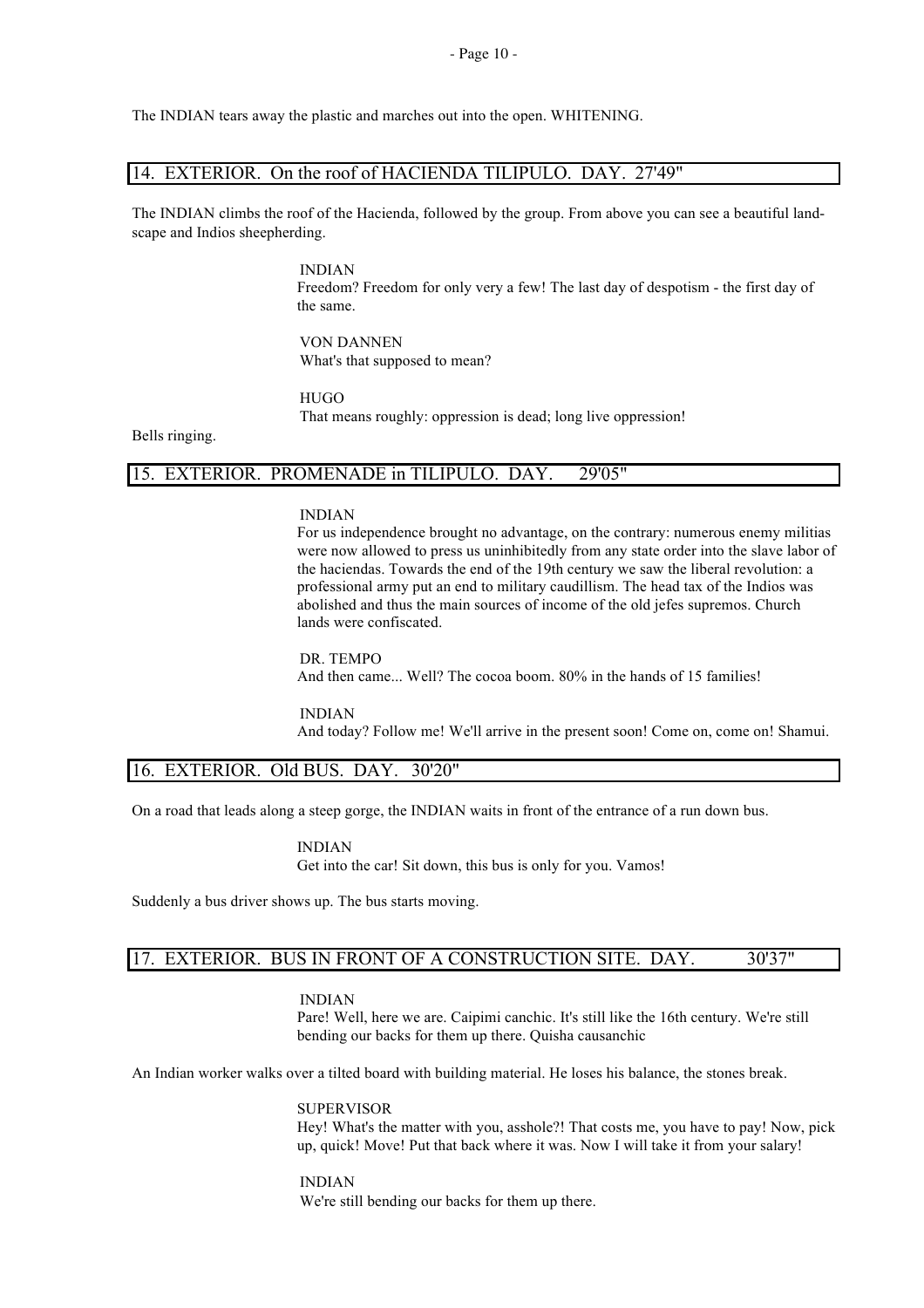#### **HUGO**

As if you were be good enough for something else! In one of my biggest haciendas, there's not even one who can read and write. You can't entrust such sort of people with any responsible job. One should do it like in former times: Give them only wages in kind! As soon as they have a little money in their hands, they immediately walk away, get drunk and don't work anymore.

INDIAN Let's keep going!

## 18. EXTERIOR. Driving through area with high rise buildings. DAY. 31'53"

#### **HUGO**

Even if they weren't inferior as a race, they are genetically damaged by all the alcohol.

#### INDIAN

We're malnourished. More than half of our children have deficiency symptoms. We are still harvesting food for you that we have not been able to afford for a long time. We can't be seen in your supermarkets as clients, only as packers or carriers. We are the invisible hand that - still - feeds you every day anew. We are blinded out of the consciousness of the rich, only as servants are we allowed to ... Enter your houses.

#### HUGO

That would be even nicer - with the smell you spread! They stink like the plague - because they never shower.

#### INDIAN

I guess that's why your politicians don't talk to us.

#### HUGO

Oh, you poor thing, I'm almost crying! He doesn't like the fact that he doesn't have the same lifestyle we do. Jealous of our culture.

### INDIAN

Oh! Oh! We have our own culture and our own values. Your highest value is money and your fancy freedom… free time pleasures. But you mestizos do not know what to believe in, you do not know who you are in this land. Basically, you despise it – you are afraid of it. And you don't realize that by that, you despise yourself, not us!

#### HUGO

You've got the inferiority complex here! You're tired of spending your whole life in mud huts. You'd like to live in houses with swimming pools and elevators.

#### INDIAN

To build a house like this, you have to destroy a lot of nature. But well, let's have a look at such a house. Let's pay the oppressor a visit. Today, the face of the oppressor no longer has an specific origin. Yes - its skin can have any color, yes - it can even look like an Indio!

#### 19. EXTERIOR. BUS in front of dirty gas station. DAY. 34'42"

The bus has stopped, the engine is shutting down.

VOICE OF THE INDIAN Here we are. Caipimi canchic.

The group's getting out. The INDIANER leads them down the stairs into an underground trench.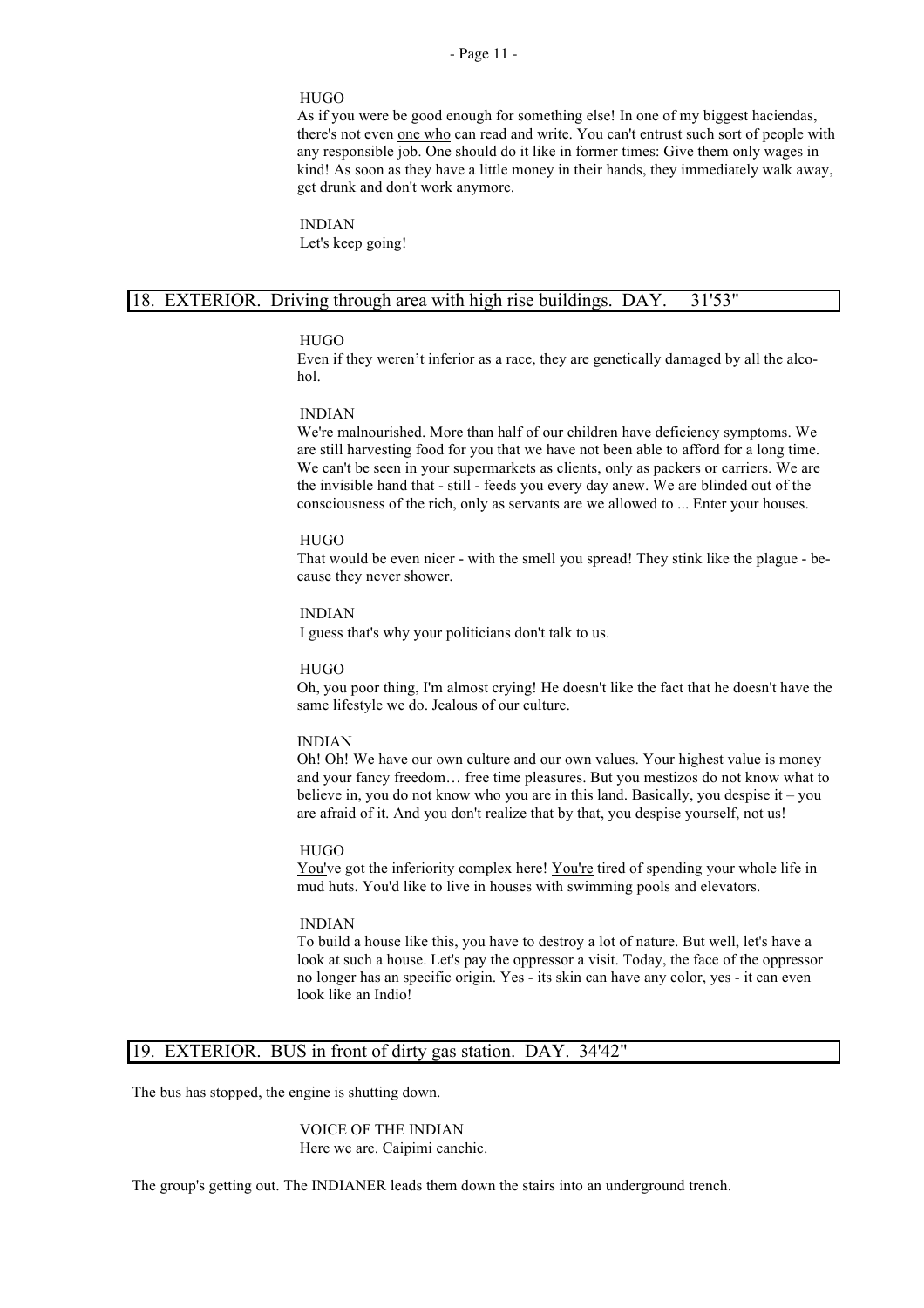INDIAN Follow me!

# 20. INSIDE. Spacious Villa. DAY. 35'13"

INDIAN Here you go! That's how an exploiter lives today!

VON DANNEN I've seen this before! Hugo!

HUGO Yes, it's my House! Tell me, how did we get here? What does it all mean?

INDIAN Remembering ! Hah! Huh! Oh, yeah! Take a look at everything. Remember, ha, hu! Come on. Oh! Oh! A rifle! (turns to the built up position of a chess board and makes a move) This is what you have to play! Oh - Ah - Uh !

> DR. TEMPO That's right! Yes, that's exactly right!

The INDIAN discovers a DOMESTIC SERVANT bringing the purchases into the kitchen. He confronts the group with a young intimidated girl wearing a white apron over a short, tight dress.

> INDIAN Oh! Come here, here! He pays 1300 dollars a month for his house and 30 dollars a month for this poor creature here who really has to be at his service day and night. Take a look at this, please! Huh! Huh!

VON DANNEN notices that DR. TEMPO would also like to have such a domestic servant.

**HUGO** Get in the kitchen right now - I'll personally kick this monkey out.

Before the DOMESTIC SERVANT could disappear, the Indian drags her back to the shopping table.

INDIAN Wait a minute, stay here! Let's see what his little mouse bought him at the supermarket; come on, tell us! Here! Say it!

HUGO OK, just tell them!

DOMESTIC Cornflakes 5850, muesli six thousand three hundred thirtik,

INDIAN ...Thirty!!

DOMESTIC whiskey

INDIAN Stop! Stop! (grabbing 6 articles and presents them to the group)

> Here you go. This. Here you go. Look, now, these goods cost together as much as in my village a worker earns in a month. He can buy that for his monthly wage! Muesli, peanuts, hazelnuts, cornflakes, muesli, quite healthy food for a monthly wage.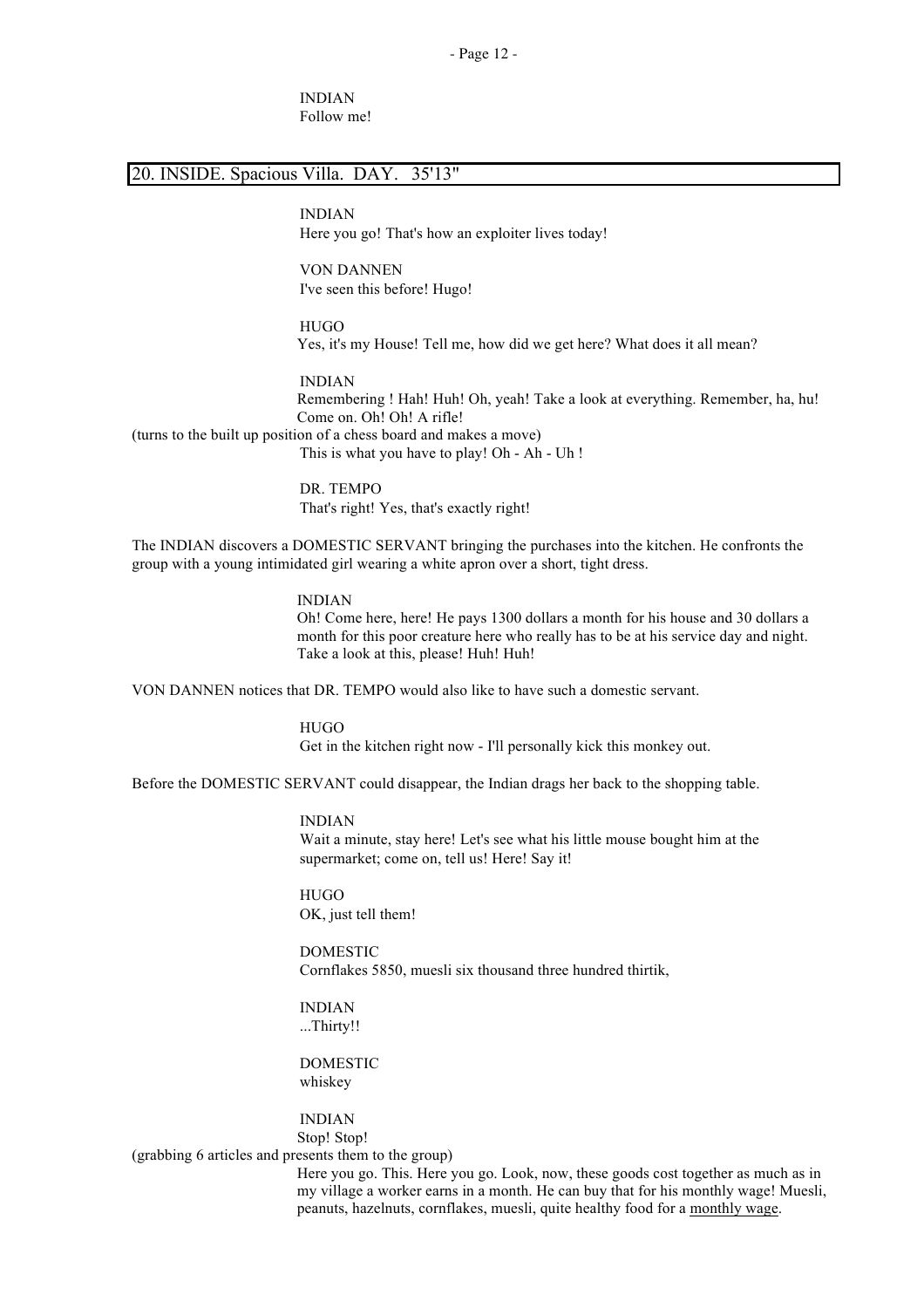DR. TEMPO takes notes and asks Gloria to take a picture. GLORIA photographs the potential yield of a monthly wage. The DOMESTIC uses the opportunity to escape.

> DR. TEMPO What's the monthly rate here?

INDIAN 40.000.

DR. TEMPO And that's all you can buy for it?

INDIAN Yes, sir. Exactly!

HUGO My patience has come now to an end. (falls into the arms of the photographing GLORIA) Gloria, come on!

INDIAN

(reaches for a roll of toilet paper.)

Oh! Oh! Oh! Perfumed toilet paper. He's got perfume on his butt! Mr. Solana wishes to announce that he - that his defecation has class ! Oh! Ptptptptsch!... (imitates diarrhea)

**HUGO** You fucking monkey! I will take you...

HUGO jumps towards the INDIAN, but he barely escapes, jumps onto the dining table and finally goes off through the balcony door.

> HUGO Well, finally we got rid of this monkey! Let's sit down, shall we? I have no idea how we got in here, but - it doesn't matter, let's have a drink first! Rosa! Bring me four whiskeys!

With the DOMESTIC exiting, we see the INDIAN sneaking up on the porch again. The DOMESTIC returns to the room with the whiskey.

> DOMESTIC There she is again!

**HUGO** Get out! Get out!

The DOMESTIC refers this remarks to herself and leaves the room without having served.

INDIAN I beg your pardon?

HUGO Get out now!

INDIAN Didn't hear you, huh?

**HUGO** You're supposed to get out of here.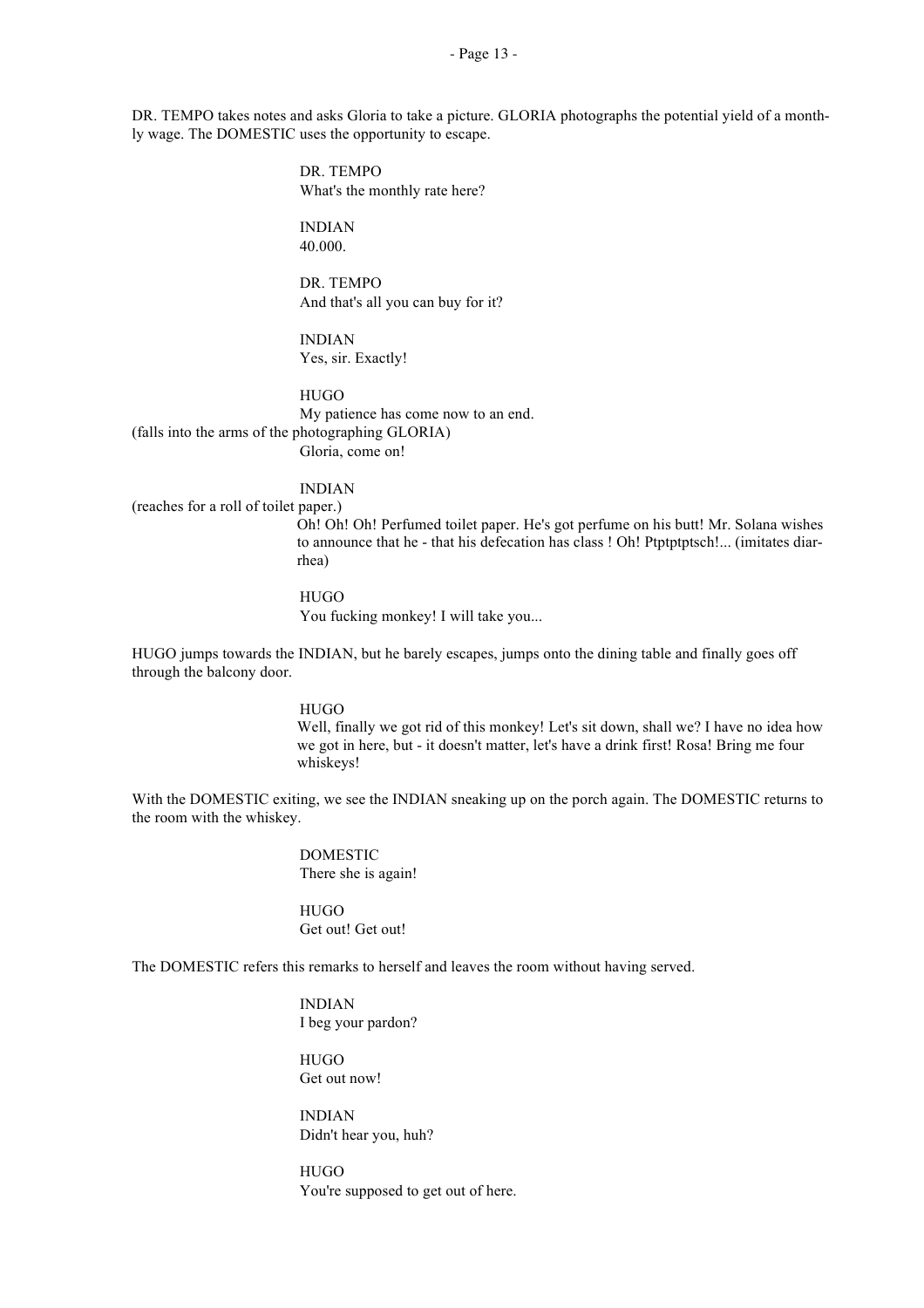- Page 14 -

INDIAN I can't hear properly. Say it again!

**HUGO** Get the fuck out of here!

The INDIAN had approached the couch and quickly grabs the television's remote control.

INDIAN Whoo! What's your hurry? Why don't we all watch TV instead!

The INDIAN uses the remote control to switch on a Latin American "soap opera", dealing with the bored wife of a politician.

| Clip from "Una Mujer" von P. Cuesta | 39'39" |
|-------------------------------------|--------|

We see an 18-second excerpt from a successful 1990 soap opera about bored housewives.

INDIAN Oh again one of those telenovelas, which are filmed here in the country, but in which not a single Indio appears. Now I want to show you something!

# Clip from "Los Hieleros del Chimorazo" by G. & I. Guyasamin (1'41") 39'59"

We see 100 seconds of excerpts from a 1980 documentary film about the difficult lives of Indians selling ice in the valley, which they bring down from the glaciers at over 5000 m above sea level.

> INDIAN Or would you prefer to see a more dramatic program? (presses remote control)

## Clips from "El Cielu para Cunshi Caraju" von G. Guyasamin (1'08") 41'37"

We see a one-minute excerpt from an Ecuadorian silent film from 1975 showing the whipping of an Indian. The DOMESTIC clears the table with the purchases.

| Clips from "Daquilema" von E. Cevallos (1'54") | 42'55" |
|------------------------------------------------|--------|

We see a two-minute excerpt from an Ecuadorian 1982 film about the revolutionary Indian leader Daquilema. The DOMESTIC serves the whiskey. When the Indians storm a hacienda, fighting spirit re-awakens in Hugo. He pulls his gun.

> VON DANNEN No, don't do that! Come on, I'll put it away. Give it to me.

In the film, an Indian woman kills a white man with a stick and tears his eyes out. HUGO tries to grab the remote again, but the INDIAN is faster. Escaping from HUGO, he simulates the three monkeys who see nothing, hear nothing, say nothing.

(Retaining HUGO)

VON DANNEN

Wait a minute, let me see that!

**HUGO** Give me the remote! Give me the TV control!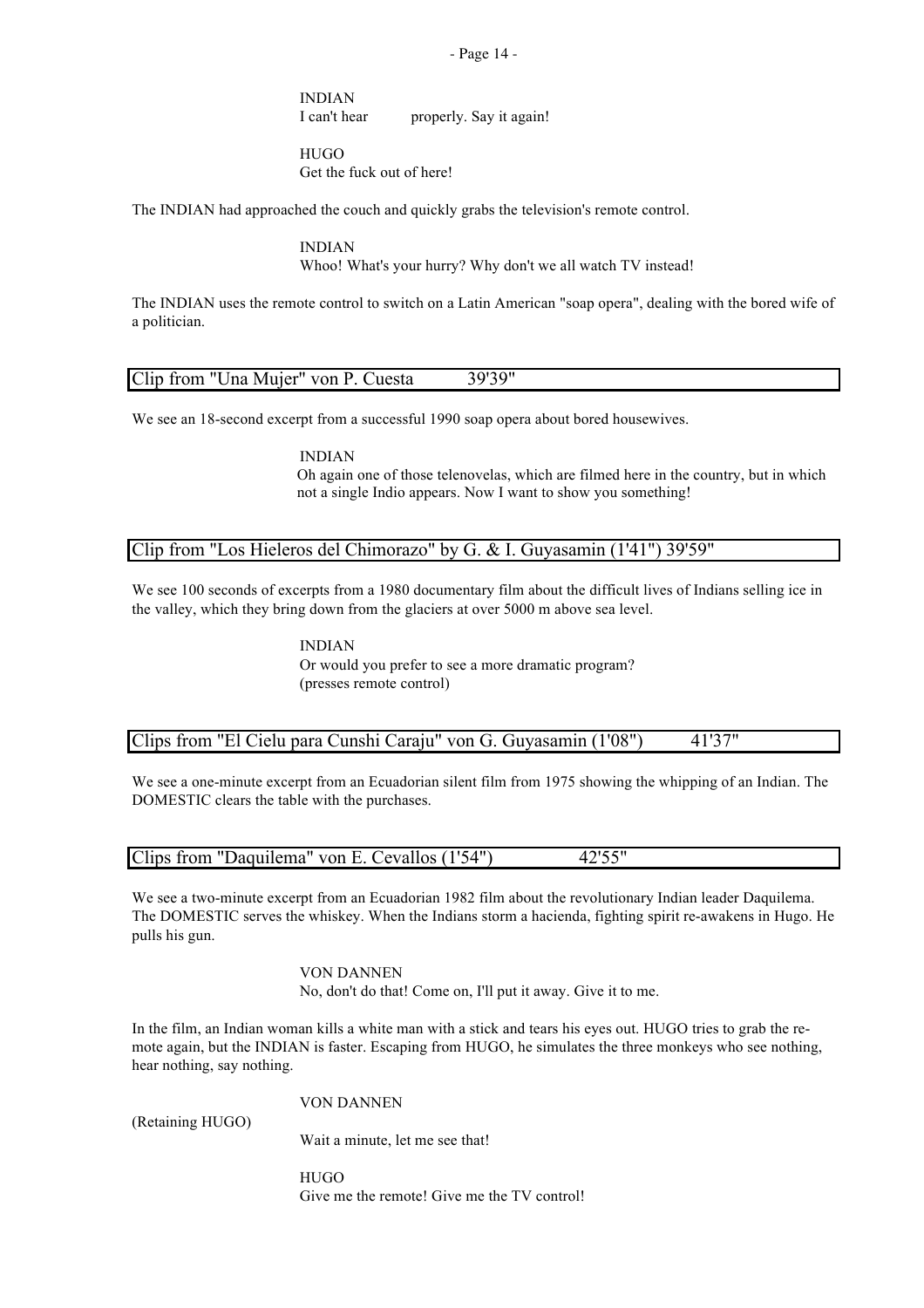(turns off the TV at the main switch)

I'm sorry, I had to stop this shit.

## INDIAN

That was our leader Daquilema, 1870. An old Indian doctrine says that every 500 years a new era begins. When the year 1992 will be over, there won't be a single hacienda here anymore. Tucui cayashpacunaca ñucanchicpacmi carca

The INDIAN reappears suddenly swinging calmly in a hammock.

Well? Don't you want to tell our guests why you are so much richer than your fellow countrymen, richer than the rest of the population? Hmm? Not because you work so hard, no, this is what the others do! No, you - you play tennis, and you have relationships, and you...

#### VON DANNEN

(Keeps HUGO from beating the INDIAN)

Don't get your hands dirty! Rosa! - Would you please escort this - person to the door !

The DOMESTIC having a can of dog food in her hand that she had just opened to feed a cocker spaniel waiting for it. The INDIAN takes the can out of her hand.

> INDIAN Pure meat!

The dog jumps at the INDIANER.

Even your dog is racist! We've never been able to eat what the dogs eat.

The INDIAN returns the can to the DOMESTIC and walks out through the kitchen door with her and the dog. VON DANNEN pats HUGO on the shoulder calmingly.

> VON DANNEN Look! - It's also working while being polite !

HUGO I agree !

When the two of them join DR. TEMPO and GLORIA waiting, HUGO suddenly stops: Once again the INDIAN had re-appeared and sits calmly on the sofa.

> **HUGO** Chucha! La gran' puta! Otra vez te veo aqui!

#### INDIAN

(Opens a can of peanuts)

8000 ! Oh! Oh! Oh! Imported peanuts from the USA! What that costs, it could feed my families for a whole week!

#### HUGO

Give me back my peanuts! You touched them with your dirty fingers. Now they're spoiled! There you go! But get out of here now!

The INDIAN doesn't make the slightest effort to go and nibbles on.

**HUGO** (Reaches for his pistol holster; to VON DANNEN:) Say, the gun?

> VON DANNEN gone!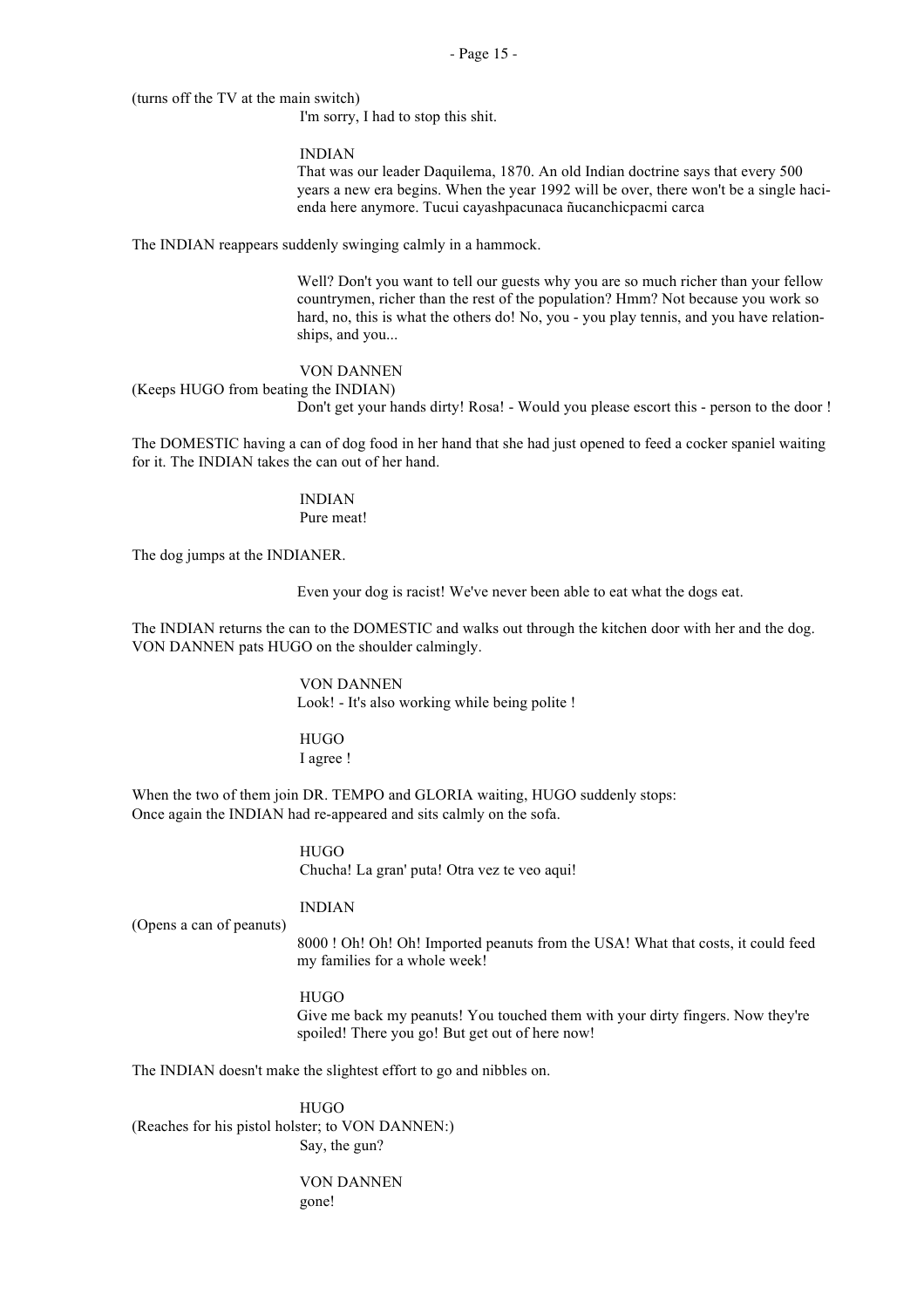**HUGO** What: gone?!

GLORIA Hugo!

HUGO Or do you want me to...? (goes to the rifle, takes it and threatens to stab the INDIAN)

> VON DANNEN Take it easy, Hugo! Stay calm, you don't have to be like this ...

HUGO So - don't I have a right? Do I have to tolerate that buggered Indian in my house? I don't think so.

GLORIA What are you doing, man? Crazy!

HUGO pushes VON DANNEN and GLORIA aside and holds the bayonet in front of the INDIAN's chest.

**HUGO** Come on, get away! Go away! Go away!

GLORIA Crazy!

HUGO If you don't disappear at three, I'll skewer you like a pig.

GLORIA Listen to me. I think it's better if you leave now.

INDIAN Imaraicu ñuca llacta saquisha ? Caipimi causashcani tucuishina. Why would I disappear? The land belongs to me at least as well as to him!

HUGO One, two ...

VON DANNEN Don't do anything you'll regret later!

**HUGO** Haha! Hahaha! What would happen to me if I cut this worm into pieces? And...

VON DANNEN Don't do it!

HUGO Three!

HUGO pushes the bayonet forward, but the INDIAN has already disappeared. The light goes out once briefly, comes back again and then goes out completely.

# 21. INSIDE/OUTSIDE. SHOP in PLAZA SAN FRANCISCO. DAY. 49'18"

Complete darkness.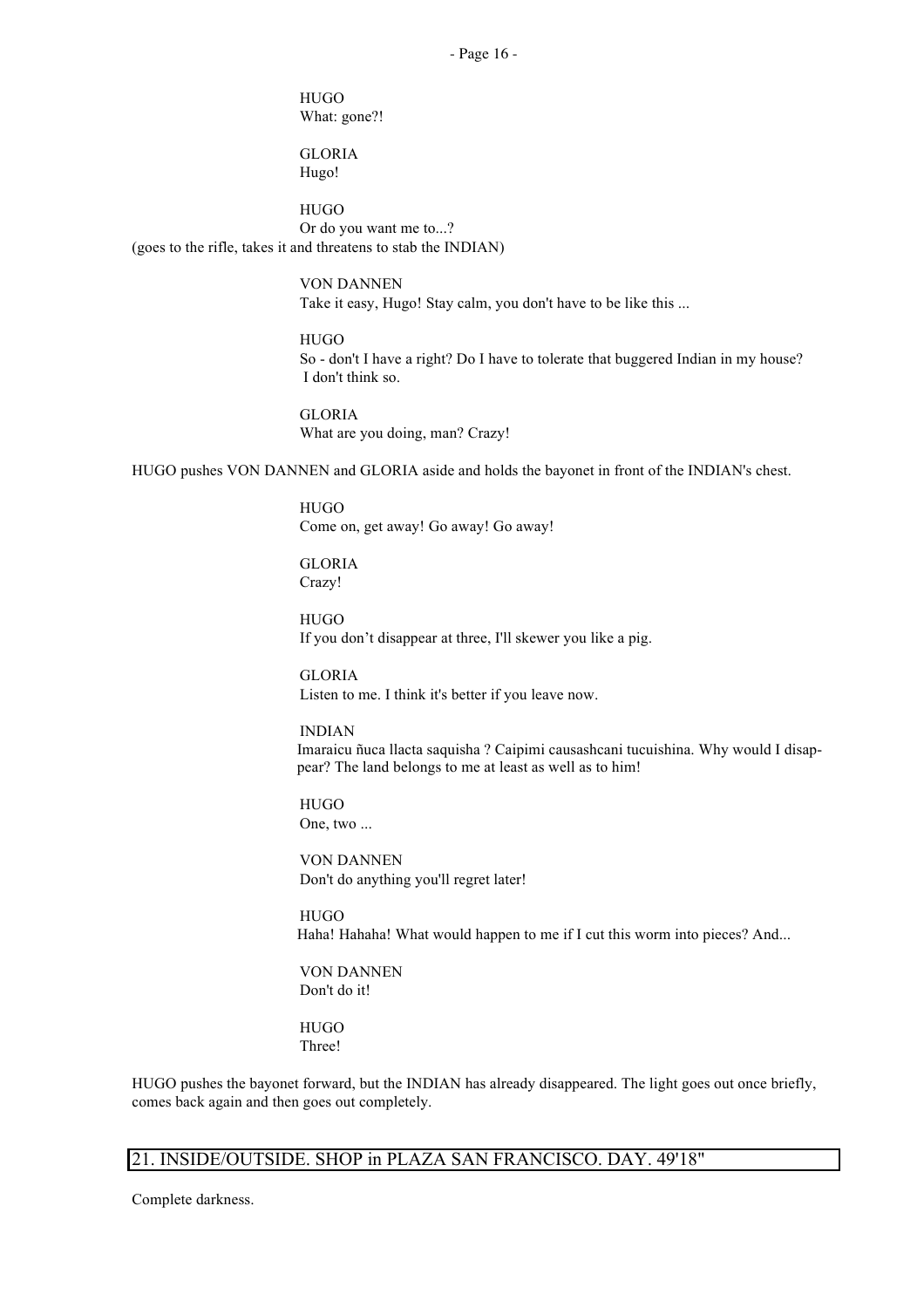VON DANNEN What's going on now?

DR. TEMPO What about the light?

GLORIA Let go of me, it's me!

DR. TEMPO opens the door and the group enters the daylight. GLORIA slips down her skirt. The door closes again. HUGO missing. A shrunken head dangles above their heads. The sign we saw previously is no longer visible.

> VON DANNEN Hugo! Where's Hugo? I have to go back in there.

(re-opens the door which closes behind him)

GLORIA I'd say I was dreaming if I didn't have the photos. (looks at the counter of her camera) What! The counter's still on one!

# 22. INSIDE. Entrance hall of REAL AUDIENCIA. DAY 50'02"

VON DANNEN enters the entrance hall, from which a staircase leads down to the dungeons.

MUSEUM Guard Hello! You want to see the wax figures? You'll have to wait for the next tour!

VON DANNEN runs down the stairs anyway.

# 23. OUTSIDE. SHOP - PLAZA SAN FRANCISCO. DAY 50'20"

#### DR. TEMPO

It's all clear to me now! The whole thing was a hypnosis! We just imagined everything!

**GLORIA** Maybe they gave us drugs.

DR. TEMPO This is unbelievable. If I was in another paper, I could imagine the title: Indian kidnaps Europeans on psycho-trip. Or : Strange tour. Or: What do the Indians really want?

An Indian street sweeper, having observed the two of them, sweeps up a Coca Cola can and then moves on with her garbage cart. It's our Indian. The camera pans to the green domes of the old city. Slowly the picture dissolves and into some kind of hand-colored postcard.

# 24. INSIDE. REAL AUDIENCIA, in front of wax figures. NIGHT. 51'49"

VON DANNEN Hugo, Hugo! Where are you? Hugo! Hugo! Hugo! Hugo!

VON DANNEN runs too fast past the wax figure scene that we have already seen, so that he doesn't notice an additional figure stabbing a freedom fighter with a bayonet. While VON DANNENS footsteps and shouts fade away, the camera moves towards HUGO's rage-distorted face, which has transformed into a wax figure.